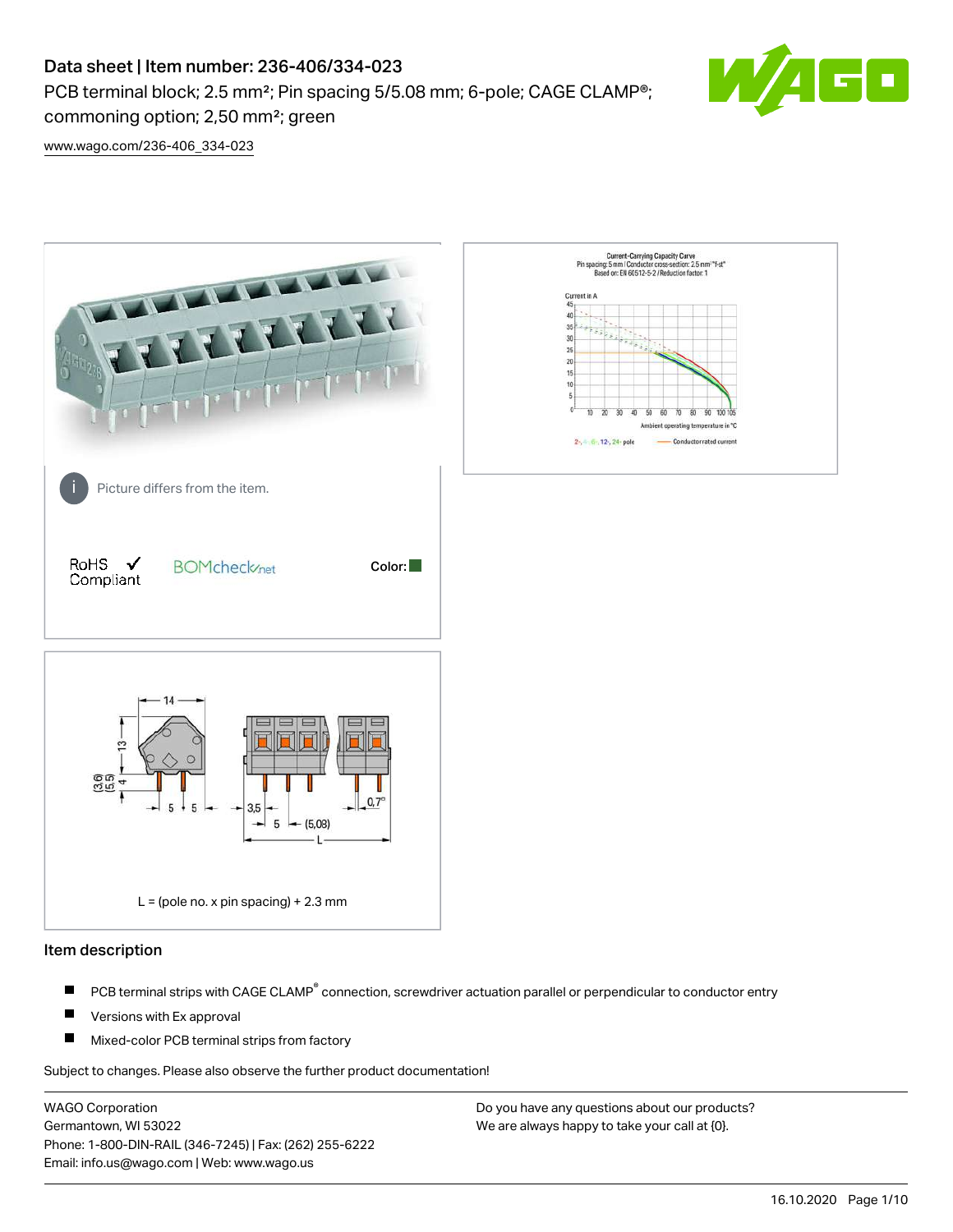

- $\blacksquare$ Operating tools for factory wiring
- $\blacksquare$ 45° conductor entry angle permits a wide range of applications and wiring options
- $\blacksquare$ Set to metric or inch pin spacing by compressing PCB terminal strips or pulling them apart

# Data

# Electrical data

### Ratings per IEC/EN 60664-1

| Ratings per                 | IEC/EN 60664-1                                                        |
|-----------------------------|-----------------------------------------------------------------------|
| Rated voltage (III / 3)     | 250 V                                                                 |
| Rated surge voltage (III/3) | 4 <sub>k</sub> V                                                      |
| Rated voltage (III/2)       | 320 V                                                                 |
| Rated surge voltage (III/2) | 4 <sub>k</sub> V                                                      |
| Nominal voltage (II/2)      | 630 V                                                                 |
| Rated surge voltage (II/2)  | 4 <sub>k</sub> V                                                      |
| Rated current               | 24 A                                                                  |
| Legend (ratings)            | $(III / 2)$ $\triangle$ Overvoltage category III / Pollution degree 2 |

### Ratings per UL 1059

| Approvals per                  | UL 1059 |
|--------------------------------|---------|
| Rated voltage UL (Use Group B) | 300 V   |
| Rated current UL (Use Group B) | 15 A    |
| Rated voltage UL (Use Group D) | 300 V   |
| Rated current UL (Use Group D) | 10 A    |

#### Ratings per CSA

| Approvals per                   | CSA   |
|---------------------------------|-------|
| Rated voltage CSA (Use Group B) | 300 V |
| Rated current CSA (Use Group B) | 15 A  |
| Rated voltage CSA (Use Group D) | 300 V |
| Rated current CSA (Use Group D) | 10 A  |

#### Connection data

| Connection technology | CAGE CLAMP <sup>®</sup>                 |
|-----------------------|-----------------------------------------|
| Actuation type        | Operating tool                          |
| Solid conductor       | $0.08$ 2.5 mm <sup>2</sup> / 28  12 AWG |

Subject to changes. Please also observe the further product documentation!

| <b>WAGO Corporation</b>                                | Do you have any questions about our products? |
|--------------------------------------------------------|-----------------------------------------------|
| Germantown, WI 53022                                   | We are always happy to take your call at {0}. |
| Phone: 1-800-DIN-RAIL (346-7245)   Fax: (262) 255-6222 |                                               |
| Email: info.us@wago.com   Web: www.wago.us             |                                               |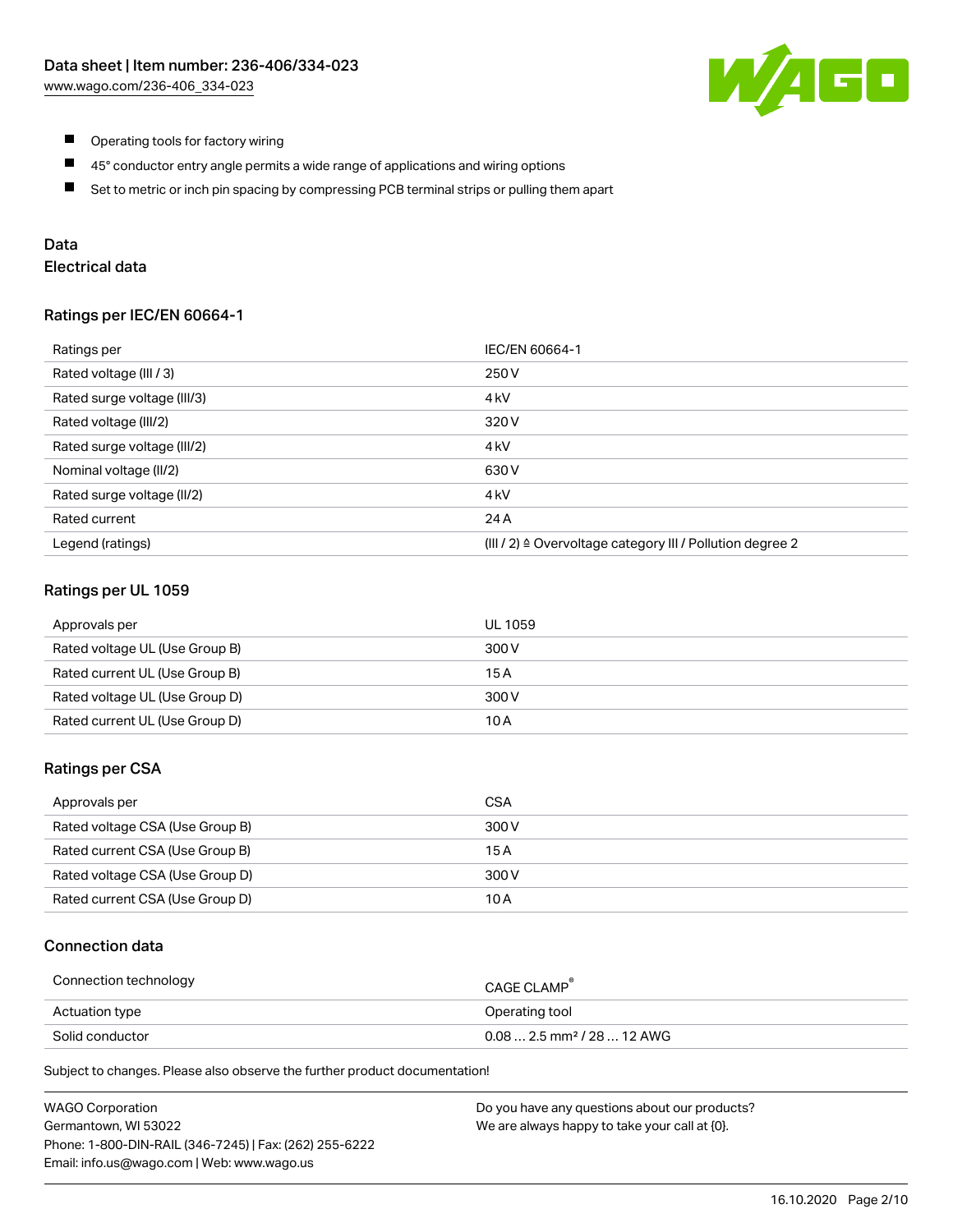[www.wago.com/236-406\\_334-023](http://www.wago.com/236-406_334-023)



| Fine-stranded conductor                           | $0.08$ 2.5 mm <sup>2</sup> / 28  12 AWG |
|---------------------------------------------------|-----------------------------------------|
| Fine-stranded conductor; with insulated ferrule   | $0.251.5$ mm <sup>2</sup>               |
| Fine-stranded conductor; with uninsulated ferrule | $0.251.5$ mm <sup>2</sup>               |
| Strip length                                      | $56$ mm / 0.2  0.24 inch                |
| Conductor connection direction to PCB             | 45°                                     |
| Pole No.                                          | 6                                       |
| Total number of potentials                        | 6                                       |
| Number of connection types                        |                                         |
| Number of levels                                  |                                         |
| Note (conductor cross-section)                    | 12 AWG: THHN, THWN                      |

# Physical data

| Pin spacing                          | 5/5.08 mm / 0.197/0.2 inch |
|--------------------------------------|----------------------------|
| Width                                | 32.3 mm / 1.272 inch       |
| Height                               | 16.6 mm / 0.654 inch       |
| Height from the surface              | 13 mm / 0.512 inch         |
| Depth                                | 14 mm / 0.551 inch         |
| Solder pin length                    | $3.6 \,\mathrm{mm}$        |
| Solder pin dimensions                | $0.7 \times 0.7$ mm        |
| Drilled hole diameter with tolerance | $1.1$ <sup>(+0.1)</sup> mm |

# PCB contact

| PCB contact                         | THT                                      |
|-------------------------------------|------------------------------------------|
| Solder pin arrangement              | over the entire terminal strip (in-line) |
| Number of solder pins per potential |                                          |

# Material Data

| Color                       | green                                 |
|-----------------------------|---------------------------------------|
| Material group              |                                       |
| Insulation material         | Polyamide (PA66)                      |
| Flammability class per UL94 | V <sub>0</sub>                        |
| Clamping spring material    | Chrome nickel spring steel (CrNi)     |
| Contact material            | Electrolytic copper $(E_{\text{CL}})$ |
| Contact plating             | tin-plated                            |
| Fire load                   | 0.076 MJ                              |
| Weight                      | 5.3 <sub>g</sub>                      |

Subject to changes. Please also observe the further product documentation!

| <b>WAGO Corporation</b>                                | Do you have any questions about our products? |
|--------------------------------------------------------|-----------------------------------------------|
| Germantown, WI 53022                                   | We are always happy to take your call at {0}. |
| Phone: 1-800-DIN-RAIL (346-7245)   Fax: (262) 255-6222 |                                               |
| Email: info.us@wago.com   Web: www.wago.us             |                                               |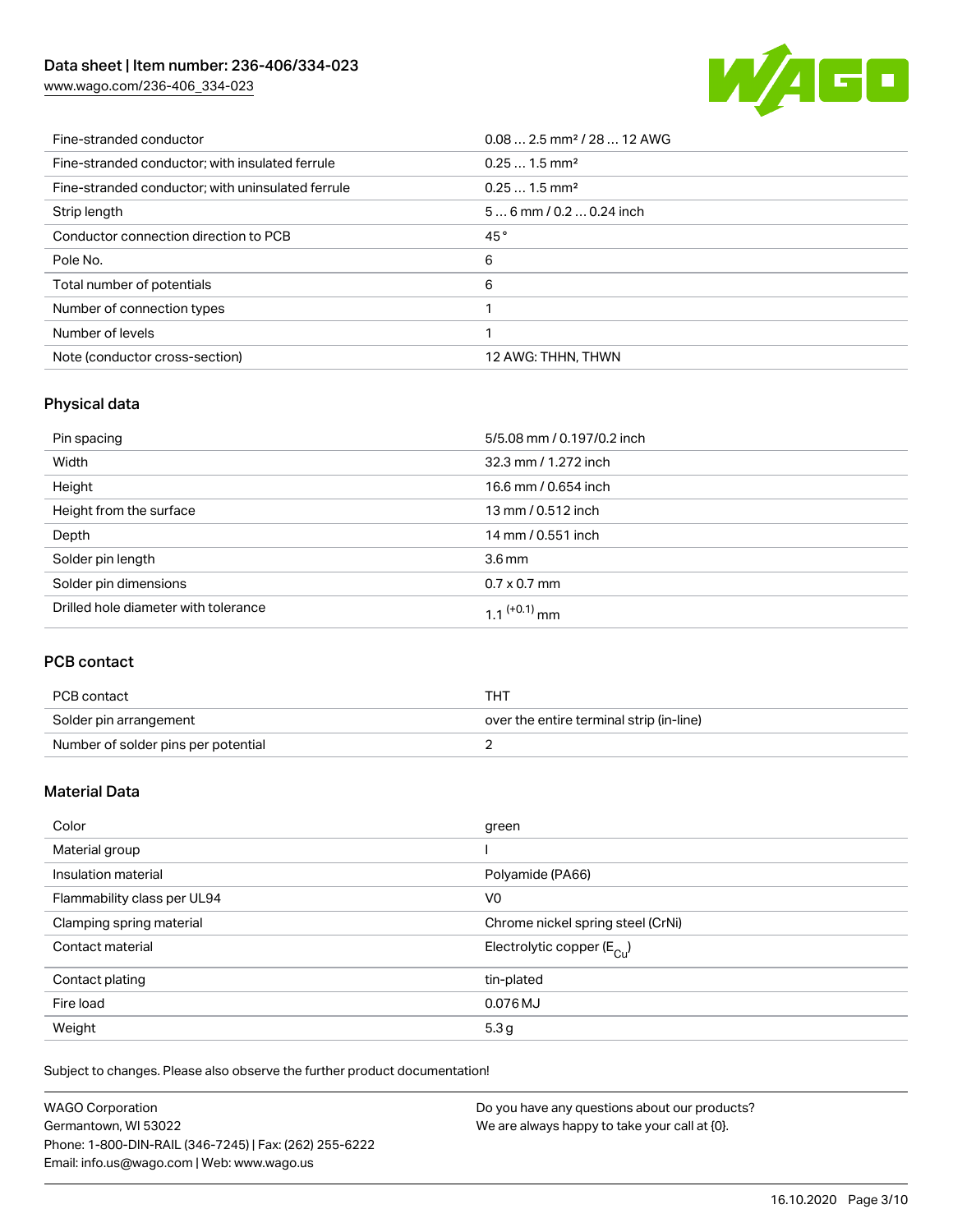

### Environmental Requirements

| Limit temperature range<br>. | . +105 °C<br>-60 |
|------------------------------|------------------|
|------------------------------|------------------|

### Commercial data

| Product Group         | 4 (Printed Circuit) |
|-----------------------|---------------------|
| Packaging type        | <b>BOX</b>          |
| Country of origin     | CН                  |
| <b>GTIN</b>           | 4050821601500       |
| Customs tariff number | 85369010000         |

### Counterpart

### Compatible products

Phone: 1-800-DIN-RAIL (346-7245) | Fax: (262) 255-6222

Email: info.us@wago.com | Web: www.wago.us

#### check

|                                                                          | Item no.: 231-127<br>Testing plug module with contact stud; for 236 Series; Pin spacing 5 mm / 0.197 in; 2,50 mm <sup>2</sup> ; gray | www.wago.com/231-127                          |  |  |
|--------------------------------------------------------------------------|--------------------------------------------------------------------------------------------------------------------------------------|-----------------------------------------------|--|--|
|                                                                          | Item no.: 231-128<br>Testing plug module with contact stud; Pin spacing 5.08 mm / 0.2 in; 2,50 mm <sup>2</sup> ; orange              | www.wago.com/231-128                          |  |  |
| ferrule                                                                  |                                                                                                                                      |                                               |  |  |
|                                                                          | Item no.: 216-101<br>Ferrule; Sleeve for 0.5 mm <sup>2</sup> / AWG 22; uninsulated; electro-tin plated; silver-colored               | www.wago.com/216-101                          |  |  |
|                                                                          | Item no.: 216-102<br>Ferrule; Sleeve for 0.75 mm <sup>2</sup> / AWG 20; uninsulated; electro-tin plated; silver-colored              | www.wago.com/216-102                          |  |  |
|                                                                          | Item no.: 216-103<br>Ferrule; Sleeve for 1 mm <sup>2</sup> / AWG 18; uninsulated; electro-tin plated                                 | www.wago.com/216-103                          |  |  |
|                                                                          | Item no.: 216-104<br>Ferrule; Sleeve for 1.5 mm <sup>2</sup> / AWG 16; uninsulated; electro-tin plated; silver-colored               | www.wago.com/216-104                          |  |  |
|                                                                          | Item no.: 216-121<br>Ferrule; Sleeve for 0.5 mm <sup>2</sup> / AWG 22; uninsulated; electro-tin plated; silver-colored               | www.wago.com/216-121                          |  |  |
|                                                                          | Item no.: 216-122<br>Ferrule; Sleeve for 0.75 mm <sup>2</sup> / AWG 20; uninsulated; electro-tin plated; silver-colored              | www.wago.com/216-122                          |  |  |
|                                                                          | Item no.: 216-123<br>Ferrule; Sleeve for 1 mm <sup>2</sup> / AWG 18; uninsulated; electro-tin plated; silver-colored                 | www.wago.com/216-123                          |  |  |
|                                                                          | Subject to changes. Please also observe the further product documentation!                                                           |                                               |  |  |
| <b>WAGO Corporation</b><br>Do you have any questions about our products? |                                                                                                                                      |                                               |  |  |
|                                                                          | Germantown, WI 53022                                                                                                                 | We are always happy to take your call at {0}. |  |  |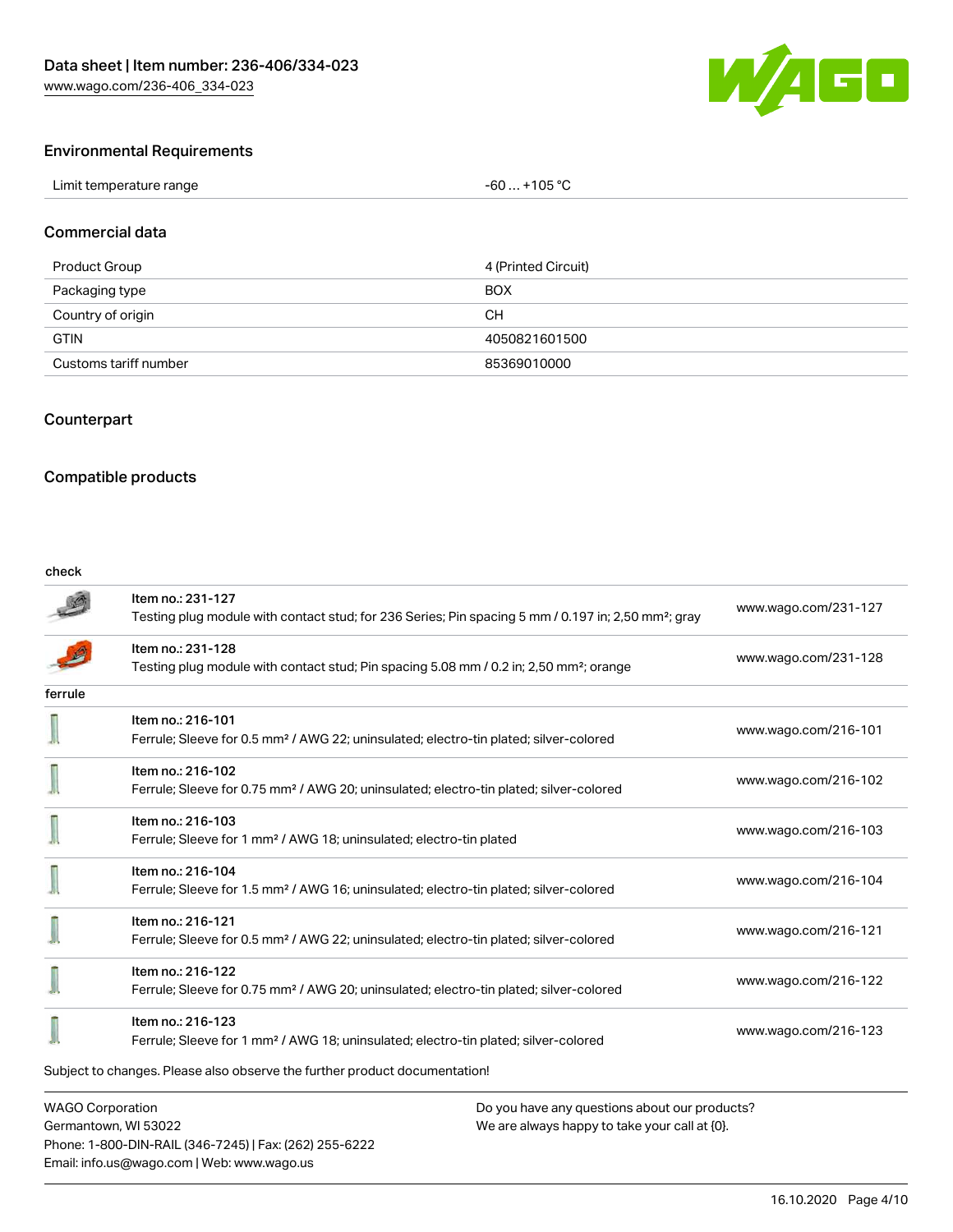[www.wago.com/236-406\\_334-023](http://www.wago.com/236-406_334-023)



|   | Item no.: 216-124<br>Ferrule; Sleeve for 1.5 mm <sup>2</sup> / AWG 16; uninsulated; electro-tin plated                                                                                            | www.wago.com/216-124 |
|---|---------------------------------------------------------------------------------------------------------------------------------------------------------------------------------------------------|----------------------|
|   | Item no.: 216-131<br>Ferrule; Sleeve for 0.25 mm <sup>2</sup> / AWG 24; uninsulated; electro-tin plated; silver-colored                                                                           | www.wago.com/216-131 |
|   | Item no.: 216-132<br>Ferrule; Sleeve for 0.34 mm <sup>2</sup> / AWG 24; uninsulated; electro-tin plated                                                                                           | www.wago.com/216-132 |
|   | Item no.: 216-141<br>Ferrule; Sleeve for 0.5 mm <sup>2</sup> / 20 AWG; uninsulated; electro-tin plated; electrolytic copper; gastight<br>crimped; acc. to DIN 46228, Part 1/08.92                 | www.wago.com/216-141 |
|   | Item no.: 216-142<br>Ferrule; Sleeve for 0.75 mm <sup>2</sup> / 18 AWG; uninsulated; electro-tin plated; electrolytic copper; gastight<br>crimped; acc. to DIN 46228, Part 1/08.92                | www.wago.com/216-142 |
|   | Item no.: 216-143<br>Ferrule; Sleeve for 1 mm <sup>2</sup> / AWG 18; uninsulated; electro-tin plated; electrolytic copper; gastight<br>crimped; acc. to DIN 46228, Part 1/08.92                   | www.wago.com/216-143 |
|   | Item no.: 216-144<br>Ferrule; Sleeve for 1.5 mm <sup>2</sup> / AWG 16; uninsulated; electro-tin plated; electrolytic copper; gastight<br>crimped; acc. to DIN 46228, Part 1/08.92; silver-colored | www.wago.com/216-144 |
|   | Item no.: 216-151<br>Ferrule; Sleeve for 0.25 mm <sup>2</sup> / AWG 24; uninsulated; electro-tin plated                                                                                           | www.wago.com/216-151 |
|   | Item no.: 216-152<br>Ferrule; Sleeve for 0.34 mm <sup>2</sup> / AWG 24; uninsulated; electro-tin plated                                                                                           | www.wago.com/216-152 |
|   | Item no.: 216-201<br>Ferrule; Sleeve for 0.5 mm <sup>2</sup> / 20 AWG; insulated; electro-tin plated; white                                                                                       | www.wago.com/216-201 |
|   | Item no.: 216-202<br>Ferrule; Sleeve for 0.75 mm <sup>2</sup> / 18 AWG; insulated; electro-tin plated; gray                                                                                       | www.wago.com/216-202 |
| n | Item no.: 216-203<br>Ferrule; Sleeve for 1 mm <sup>2</sup> / AWG 18; insulated; electro-tin plated; red                                                                                           | www.wago.com/216-203 |
|   | Item no.: 216-204<br>Ferrule; Sleeve for 1.5 mm <sup>2</sup> / AWG 16; insulated; electro-tin plated; black                                                                                       | www.wago.com/216-204 |
|   | ltem no.: 216-221<br>Ferrule; Sleeve for 0.5 mm <sup>2</sup> / 20 AWG; insulated; electro-tin plated; white                                                                                       | www.wago.com/216-221 |
|   | Item no.: 216-222<br>Ferrule; Sleeve for 0.75 mm <sup>2</sup> / 18 AWG; insulated; electro-tin plated; gray                                                                                       | www.wago.com/216-222 |
|   | Item no.: 216-223<br>Ferrule; Sleeve for 1 mm <sup>2</sup> / AWG 18; insulated; electro-tin plated; red                                                                                           | www.wago.com/216-223 |
|   | Item no.: 216-224<br>Ferrule; Sleeve for 1.5 mm <sup>2</sup> / AWG 16; insulated; electro-tin plated; black                                                                                       | www.wago.com/216-224 |
|   | Item no.: 216-241                                                                                                                                                                                 |                      |

Subject to changes. Please also observe the further product documentation!

WAGO Corporation Germantown, WI 53022 Phone: 1-800-DIN-RAIL (346-7245) | Fax: (262) 255-6222 Email: info.us@wago.com | Web: www.wago.us Do you have any questions about our products? We are always happy to take your call at {0}.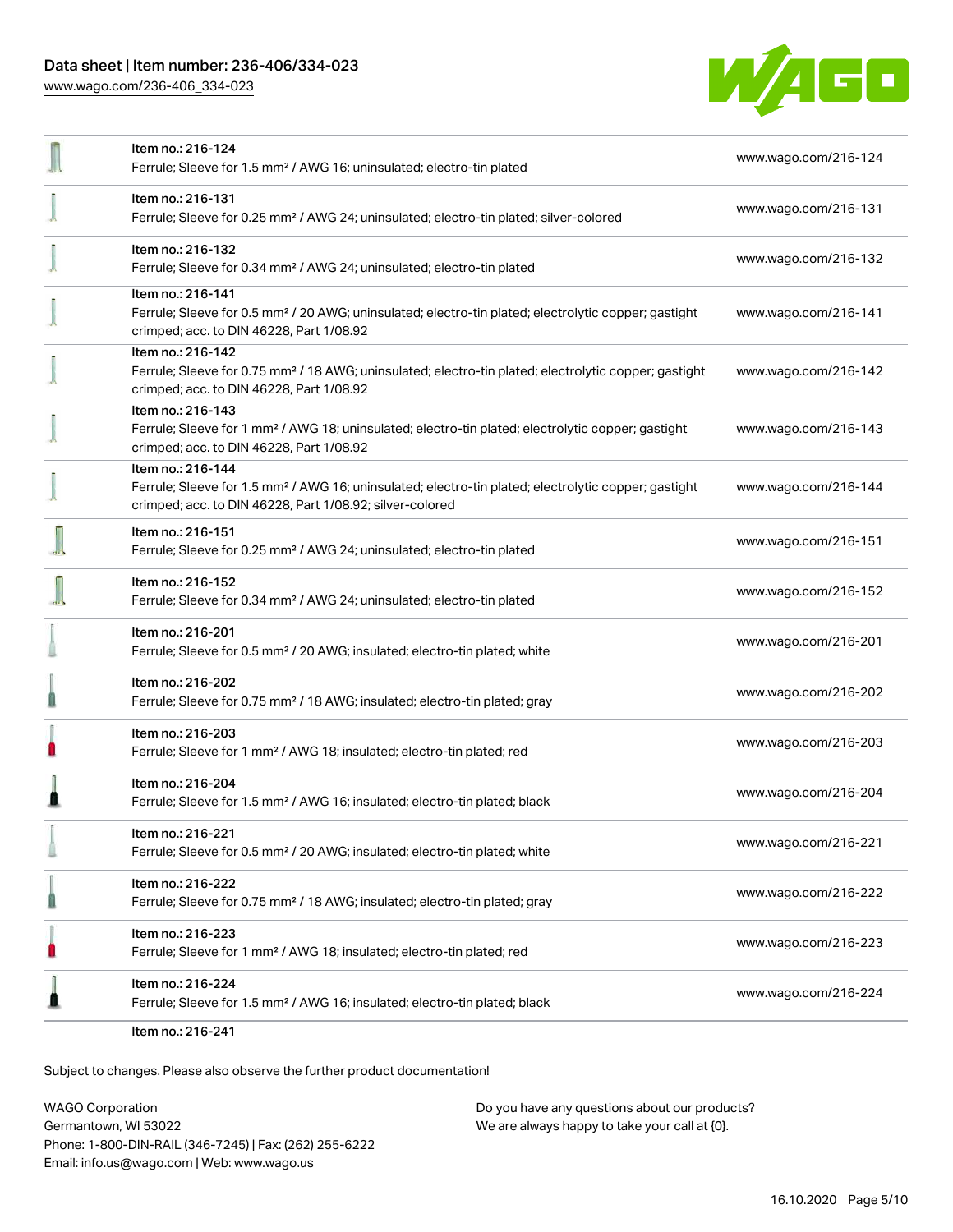[www.wago.com/236-406\\_334-023](http://www.wago.com/236-406_334-023)



|                     | Ferrule; Sleeve for 0.5 mm <sup>2</sup> / 20 AWG; insulated; electro-tin plated; electrolytic copper; gastight<br>crimped; acc. to DIN 46228, Part 4/09.90; white                                       | www.wago.com/216-241             |
|---------------------|---------------------------------------------------------------------------------------------------------------------------------------------------------------------------------------------------------|----------------------------------|
|                     | Item no.: 216-242<br>Ferrule; Sleeve for 0.75 mm <sup>2</sup> / 18 AWG; insulated; electro-tin plated; electrolytic copper; gastight<br>crimped; acc. to DIN 46228, Part 4/09.90; gray                  | www.wago.com/216-242             |
|                     | Item no.: 216-243<br>Ferrule; Sleeve for 1 mm <sup>2</sup> / AWG 18; insulated; electro-tin plated; electrolytic copper; gastight crimped; www.wago.com/216-243<br>acc. to DIN 46228, Part 4/09.90; red |                                  |
|                     | Item no.: 216-244<br>Ferrule; Sleeve for 1.5 mm <sup>2</sup> / AWG 16; insulated; electro-tin plated; electrolytic copper; gastight<br>crimped; acc. to DIN 46228, Part 4/09.90; black                  | www.wago.com/216-244             |
|                     | Item no.: 216-262<br>Ferrule; Sleeve for 0.75 mm <sup>2</sup> / 18 AWG; insulated; electro-tin plated; electrolytic copper; gastight<br>crimped; acc. to DIN 46228, Part 4/09.90; gray                  | www.wago.com/216-262             |
|                     | Item no.: 216-263<br>Ferrule; Sleeve for 1 mm <sup>2</sup> / AWG 18; insulated; electro-tin plated; electrolytic copper; gastight crimped; www.wago.com/216-263<br>acc. to DIN 46228, Part 4/09.90; red |                                  |
|                     | Item no.: 216-264<br>Ferrule; Sleeve for 1.5 mm <sup>2</sup> / AWG 16; insulated; electro-tin plated; electrolytic copper; gastight<br>crimped; acc. to DIN 46228, Part 4/09.90; black                  | www.wago.com/216-264             |
|                     | Item no.: 216-284<br>Ferrule; Sleeve for 1.5 mm <sup>2</sup> / AWG 16; insulated; electro-tin plated; electrolytic copper; gastight<br>crimped; acc. to DIN 46228, Part 4/09.90; black                  | www.wago.com/216-284             |
|                     | Item no.: 216-301<br>Ferrule; Sleeve for 0.25 mm <sup>2</sup> / AWG 24; insulated; electro-tin plated; yellow                                                                                           | www.wago.com/216-301             |
|                     | Item no.: 216-302<br>Ferrule; Sleeve for 0.34 mm <sup>2</sup> / 22 AWG; insulated; electro-tin plated; green                                                                                            | www.wago.com/216-302             |
|                     | Item no.: 216-321<br>Ferrule; Sleeve for 0.25 mm <sup>2</sup> / AWG 24; insulated; electro-tin plated; yellow                                                                                           | www.wago.com/216-321             |
|                     | Item no.: 216-322<br>Ferrule; Sleeve for 0.34 mm <sup>2</sup> / 22 AWG; insulated; electro-tin plated; green                                                                                            | www.wago.com/216-322             |
| Marking accessories |                                                                                                                                                                                                         |                                  |
|                     | Item no.: 210-332/500-202<br>Marking strips; as a DIN A4 sheet; MARKED; 1-16 (160x); Height of marker strip: 3 mm; Strip length 182<br>mm; Horizontal marking; Self-adhesive; white                     | www.wago.com/210-332<br>/500-202 |
|                     | Item no.: 210-332/500-204<br>Marking strips; as a DIN A4 sheet; MARKED; 17-32 (160x); Height of marker strip: 3 mm; Strip length<br>182 mm; Horizontal marking; Self-adhesive; white                    | www.wago.com/210-332<br>/500-204 |
|                     | Item no.: 210-332/500-205<br>Marking strips; as a DIN A4 sheet; MARKED; 1-32 (80x); Height of marker strip: 3 mm; Strip length 182<br>mm; Horizontal marking; Self-adhesive; white                      | www.wago.com/210-332<br>/500-205 |

#### Item no.: 210-332/500-206

Subject to changes. Please also observe the further product documentation!

WAGO Corporation Germantown, WI 53022 Phone: 1-800-DIN-RAIL (346-7245) | Fax: (262) 255-6222 Email: info.us@wago.com | Web: www.wago.us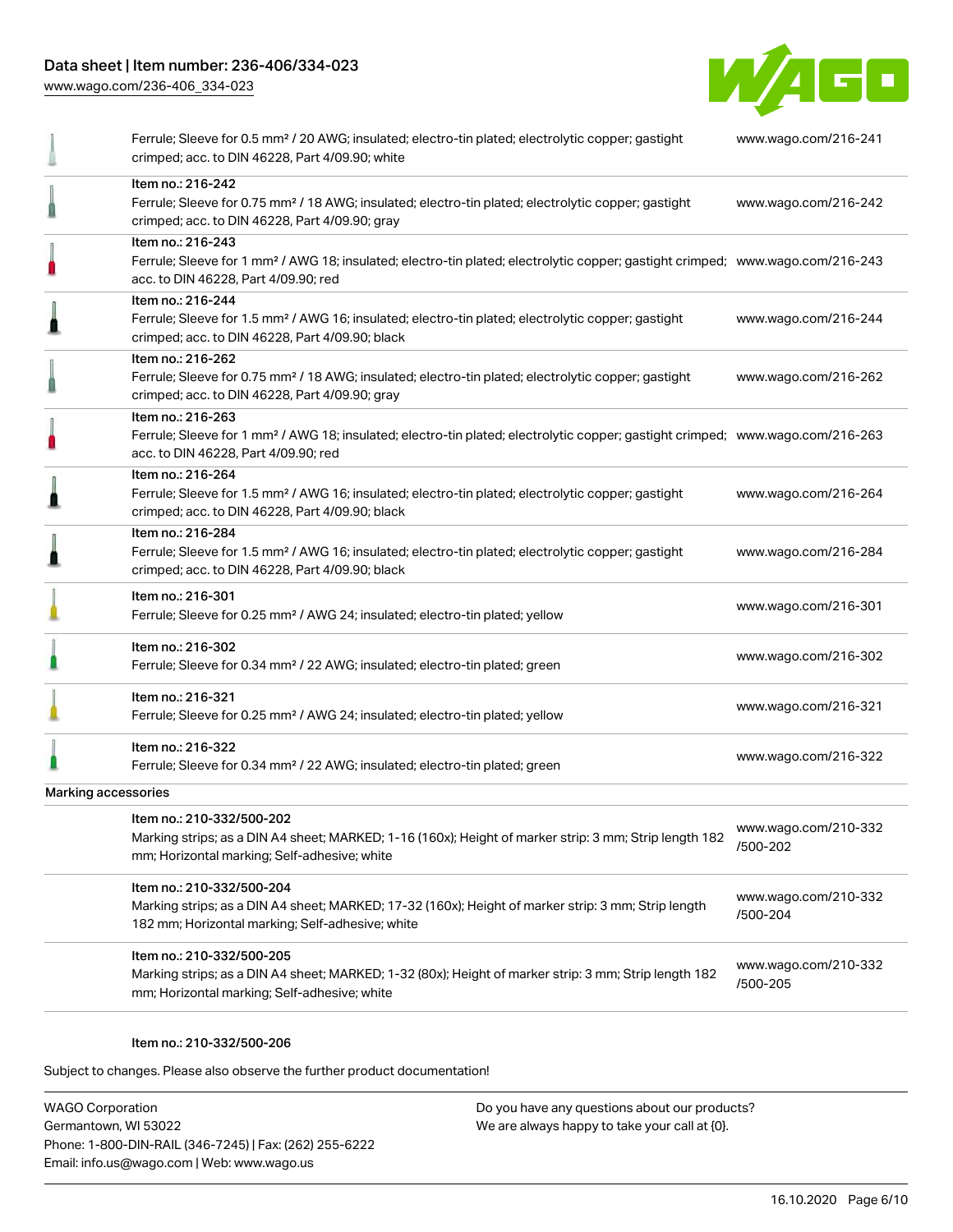

Marking strips; as a DIN A4 sheet; MARKED; 33-48 (160x); Height of marker strip: 3 mm; Strip length 182 mm; Horizontal marking; Self-adhesive; white [www.wago.com/210-332](http://www.wago.com/210-332/500-206)

[/500-206](http://www.wago.com/210-332/500-206)

|       | Item no.: 210-332/508-202<br>Marking strips; as a DIN A4 sheet; MARKED; 1-16 (160x); Height of marker strip: 3 mm; Strip length 182<br>mm; Horizontal marking; Self-adhesive; white  | www.wago.com/210-332<br>/508-202 |
|-------|--------------------------------------------------------------------------------------------------------------------------------------------------------------------------------------|----------------------------------|
|       | Item no.: 210-332/508-204<br>Marking strips; as a DIN A4 sheet; MARKED; 17-32 (160x); Height of marker strip: 3 mm; Strip length<br>182 mm; Horizontal marking; Self-adhesive; white | www.wago.com/210-332<br>/508-204 |
|       | Item no.: 210-332/508-205<br>Marking strips; as a DIN A4 sheet; MARKED; 1-32 (80x); Height of marker strip: 3 mm; Strip length 182<br>mm; Horizontal marking; Self-adhesive; white   | www.wago.com/210-332<br>/508-205 |
|       | Item no.: 210-332/508-206<br>Marking strips; as a DIN A4 sheet; MARKED; 33-48 (160x); Height of marker strip: 3 mm; Strip length<br>182 mm; Horizontal marking; Self-adhesive; white | www.wago.com/210-332<br>/508-206 |
| tools |                                                                                                                                                                                      |                                  |
|       | Item no.: 210-657<br>Operating tool; Blade: 3.5 x 0.5 mm; with a partially insulated shaft; short; multicoloured                                                                     | www.wago.com/210-657             |
|       | Item no.: 210-658<br>Operating tool; Blade: 3.5 x 0.5 mm; with a partially insulated shaft; angled; short; multicoloured                                                             | www.wago.com/210-658             |
|       | Item no.: 210-720<br>Operating tool; Blade: 3.5 x 0.5 mm; with a partially insulated shaft; multicoloured                                                                            | www.wago.com/210-720             |
|       | Item no.: 236-332<br>Operating tool; natural                                                                                                                                         | www.wago.com/236-332             |
|       | Item no.: 236-335<br>Operating tool; gray                                                                                                                                            | www.wago.com/236-335             |

## Downloads **Documentation**

#### Additional Information

| Technical explanations                                                     | Apr 3, 2019 | pdf<br>3.6 MB | Download |
|----------------------------------------------------------------------------|-------------|---------------|----------|
| <b>CAD files</b>                                                           |             |               |          |
| <b>PCB Design</b>                                                          |             |               |          |
| Symbol and Footprint 236-406/334-023                                       |             | <b>URL</b>    | Download |
| Subject to changes. Please also observe the further product documentation! |             |               |          |

WAGO Corporation Germantown, WI 53022 Phone: 1-800-DIN-RAIL (346-7245) | Fax: (262) 255-6222 Email: info.us@wago.com | Web: www.wago.us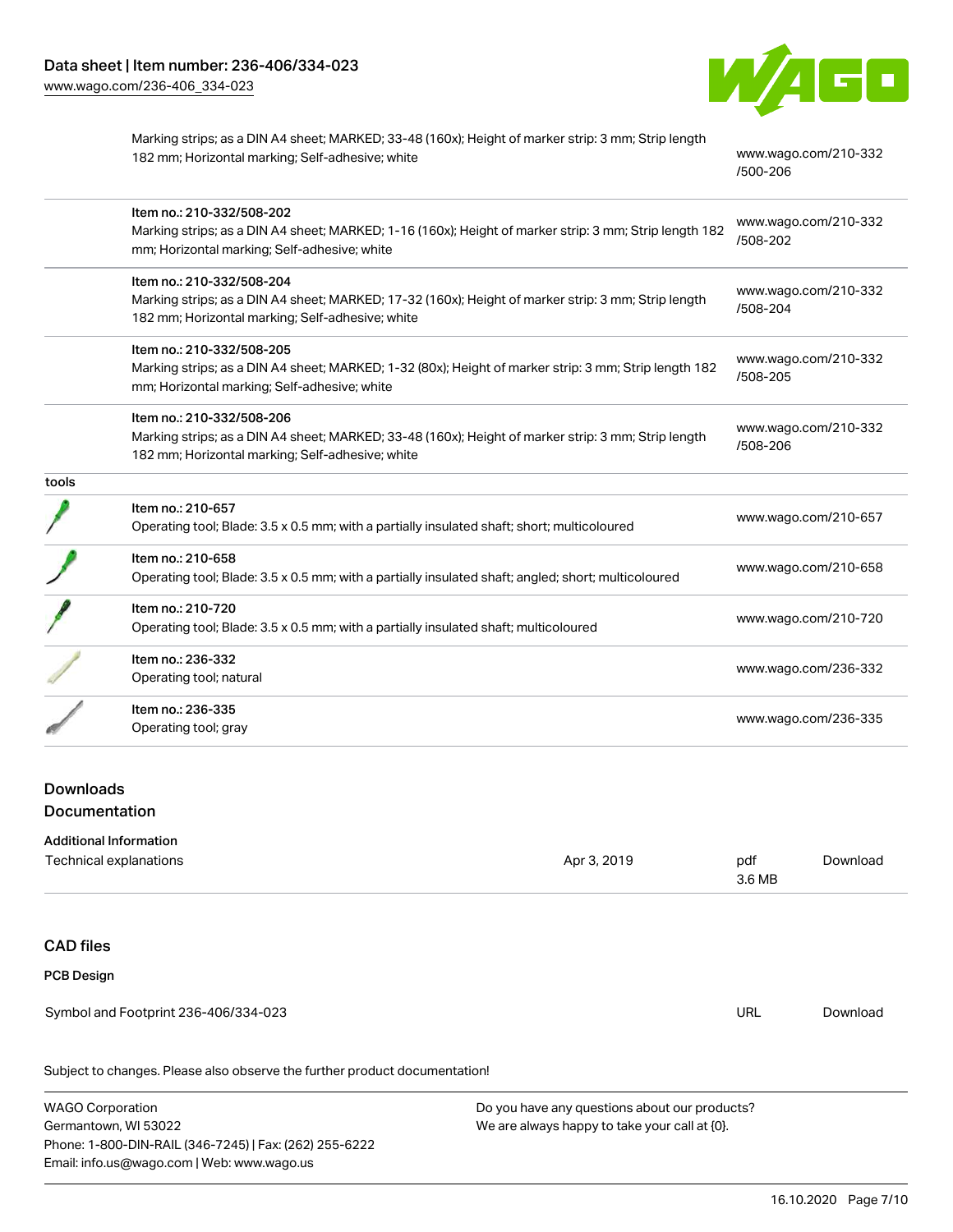

CAx data for your PCB design, consisting of "schematic symbols and PCB footprints", allow easy integration of the WAGO component into your development environment.

#### Supported formats:

- $\blacksquare$ Accel EDA 14 & 15
- $\blacksquare$ Altium 6 to current version
- $\blacksquare$ Cadence Allegro
- $\blacksquare$ **DesignSpark**
- $\blacksquare$ Eagle Libraries
- $\blacksquare$ KiCad
- $\blacksquare$ Mentor Graphics BoardStation
- $\blacksquare$ Mentor Graphics Design Architect
- $\blacksquare$ Mentor Graphics Design Expedition 99 and 2000
- П OrCAD 9.X PCB and Capture
- $\blacksquare$ PADS PowerPCB 3, 3.5, 4.X, and 5.X
- $\blacksquare$ PADS PowerPCB and PowerLogic 3.0
- $\blacksquare$ PCAD 2000, 2001, 2002, 2004, and 2006
- $\blacksquare$ Pulsonix 8.5 or newer
- $\blacksquare$ STL
- $\blacksquare$ 3D STEP
- $\blacksquare$ TARGET 3001!
- $\blacksquare$ View Logic ViewDraw
- П Quadcept
- П Zuken CadStar 3 and 4
- $\blacksquare$ Zuken CR-5000 and CR-8000

PCB Component Libraries (EDA), PCB CAD Library Ultra Librarian

#### Installation Notes

Conductor termination

Subject to changes. Please also observe the further product documentation!

WAGO Corporation Germantown, WI 53022 Phone: 1-800-DIN-RAIL (346-7245) | Fax: (262) 255-6222 Email: info.us@wago.com | Web: www.wago.us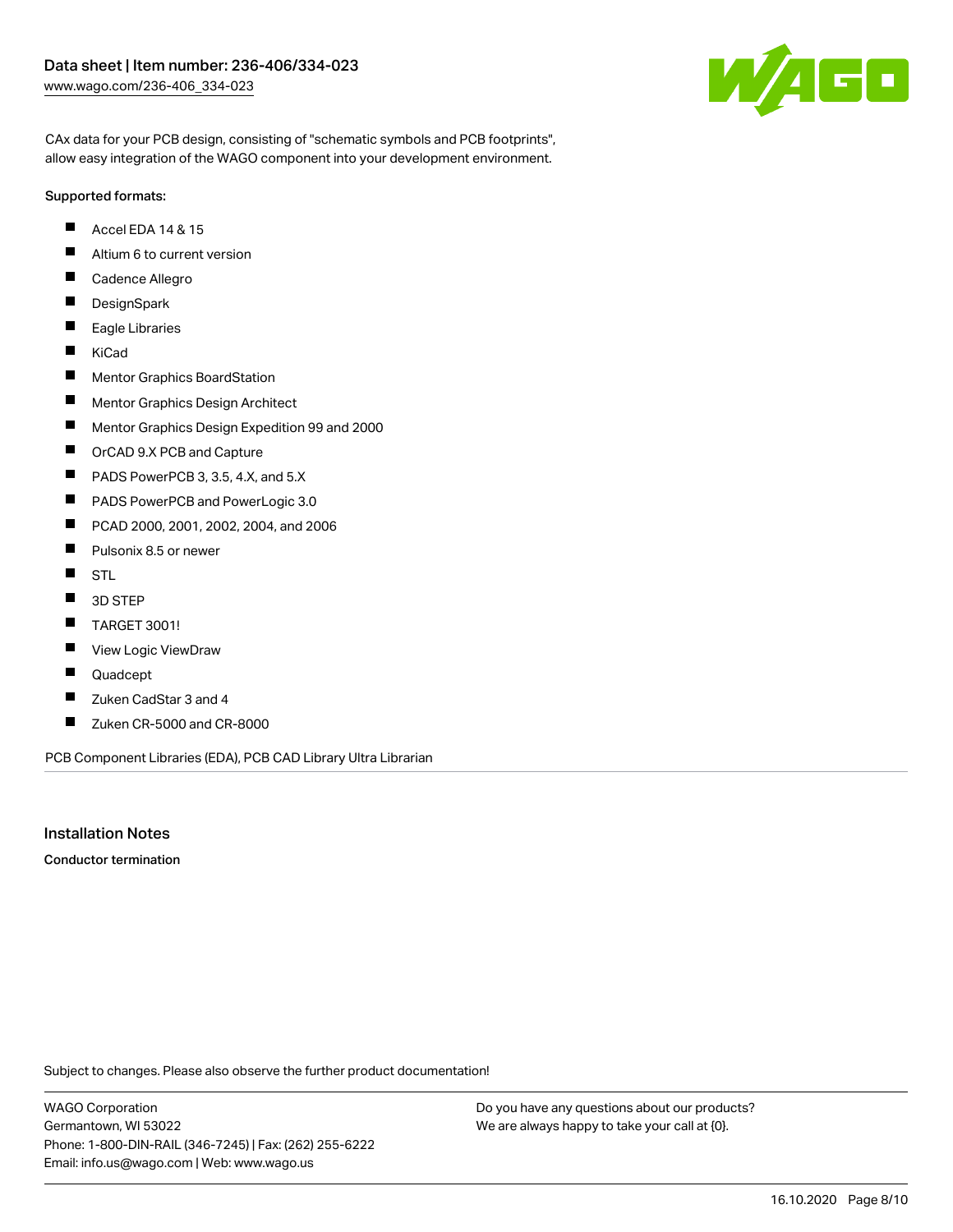### Data sheet | Item number: 236-406/334-023 [www.wago.com/236-406\\_334-023](http://www.wago.com/236-406_334-023)





Inserting a conductor via 3.5 mm screwdriver.



screwdriver.

Inserting a conductor via 3.5 mm Inserting a conductor via operating tool.

Screwdriver actuation parallel to conductor entry.

Screwdriver actuation perpendicular to conductor entry.



Compared to standard screwdrivers, these operating tools are far more convenient for wiring PCB terminal strips at factory.

Installation

Subject to changes. Please also observe the further product documentation!

WAGO Corporation Germantown, WI 53022 Phone: 1-800-DIN-RAIL (346-7245) | Fax: (262) 255-6222 Email: info.us@wago.com | Web: www.wago.us